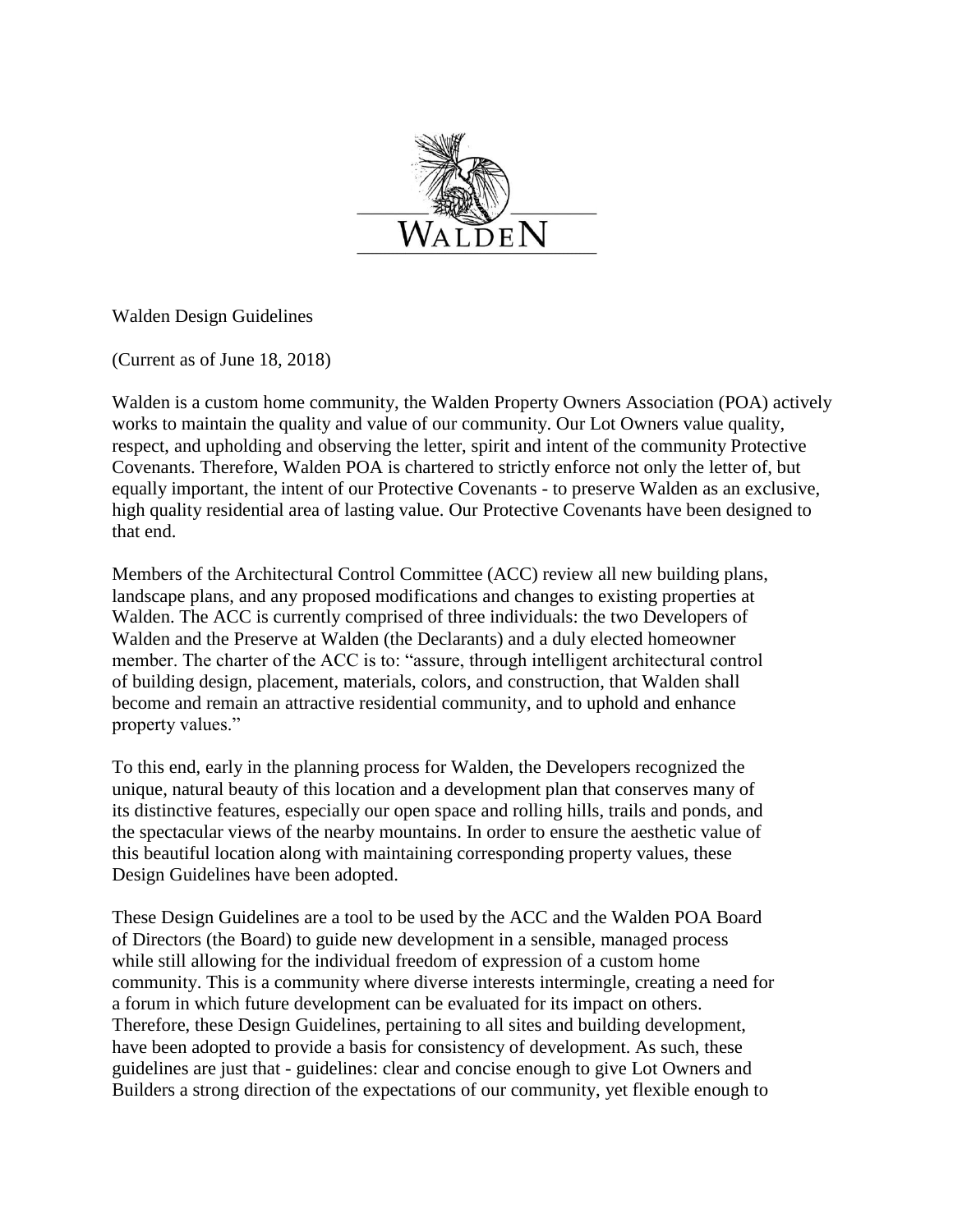allow freedom of expression in the design and building of an exclusive, high quality custom-built residential area of lasting value.

If a request impacts a neighboring Lot, the ACC will contact those owners so they are aware of the proposed request or to get input prior to approval of the request. It will be the express purpose of the ACC to consistently and reasonably interpret these guidelines and the underlying Protective Covenants that they support. The primary areas of concern addressed by the guidelines are site development and architectural appearance, especially as these relate to maintaining the future quality and value of the residential area.

Our protective covenants state "the ACC shall have the authority to adopt Design Guidelines, which it shall generally use as a guide for approval or disapproval of submissions. The ACC shall make available its current Design Guidelines to potential applicants. The ACC may vary from the Design Guidelines for specific purposes and may change the Design Guidelines at any time, provided it acts in good faith. The following are in addition to any other requirements of the Protective Covenants and the Design Guidelines. However, the ACC may vary from the following requirements in specific instances, requiring either stricter or less restrictions in any given instance, provided it acts in good faith." Therefore, "the Board" is publishing this Design Guideline document with two purposes in mind:

**1.** To provide a set of guidelines that will address issues, which may not be specifically detailed in the "Protective Covenants" and to present those and other guidelines in a clearer, more concise manner. These Guidelines do not replace the Protective Covenants, but rather, are designed to work in conjunction with them to provide clarity of intent.

**2.** To ensure all Lot Owners, Residents, and Builders are aware of the Association's intent for the standards to be followed for future construction. The current version of the Design Guidelines will be posted on the Walden POA website (www.waldenpoa.org) and can also be made available upon request through the Walden POA office.

The Protective Covenants state: "No building, structure, walls, gates, hedges, fence, mailboxes, driveway windbreaks, swimming pools, flagpoles, windmills, exterior lighting or other improvements shall be commenced, erected, converted placed, added to, maintained or altered on any Lot until the construction plans and specifications, to include design, height, material, and color samples to be used, and a site plan showing the exact location of the structure(s), have been approved by the ACC in writing as to quality of workmanship and materials, harmony of external design with existing structure(s), location with respect to other structures planned, and as to topography and finished grade elevation. This requirement applies to new construction and to subsequent changes, additions, repainting and major repairs or renovations." Therefore, in order to maximize aesthetic benefits to the neighborhood and to bolster property values, all new building plans and proposed exterior home and site improvements will be evaluated by the ACC using these Design Guidelines. It is the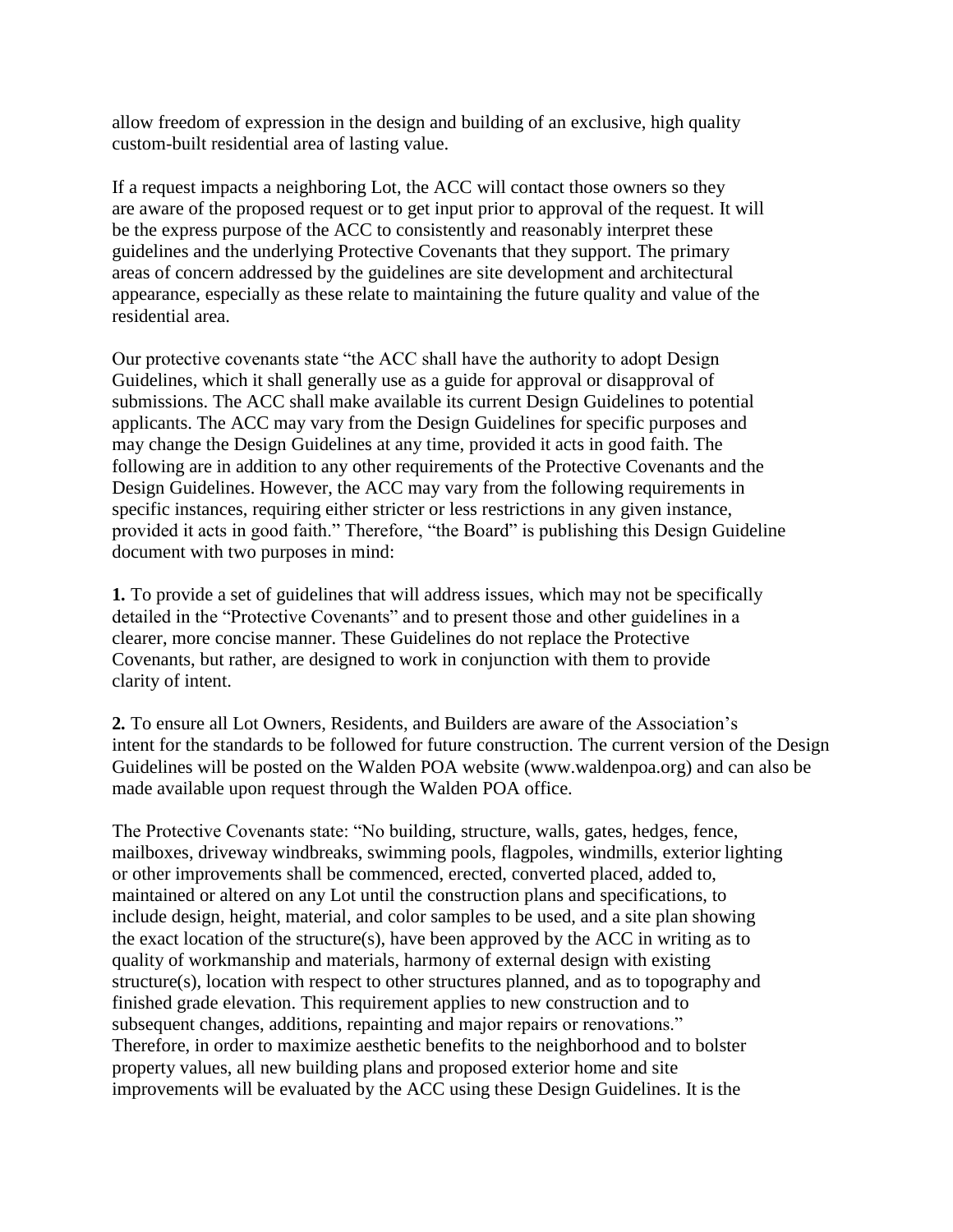responsibility of the ACC to ensure that all proposed improvements meet or exceed the requirements of the Protective Covenants as well as these Design Guidelines and in doing so, promote the highest quality design for this neighborhood. The ACC will aid the Builder and Homeowner in meeting these standards. All builders, homeowners, contractors, subcontractors and/or their designated representatives shall comply with the Protective Covenants and the following Design Guidelines in order to gain approval for any new build or improvement to property within Walden. Before any work can begin on a lot, a written application along with the required fees must be submitted by the owner to the Walden POA office as specified in the Protective Covenants. The New Construction Application form is available at either [www.waldenpoa.org o](http://www.waldenpoa.org/)r upon request through the Walden POA office. At this time, there is a \$300.00 refundable fee to the Enforcement Trust Fund and a non-refundable architectural review fee of \$100.00. Failure to comply with either established Protective Covenants or plans as approved will at a minimum result in forfeiture of the refundable Enforcement Trust Fund fee and if required, lead to remedy through legal action. The "submission" requirements outlined in the Protective Covenants will be followed by the ACC as part of the approval process. Homeowners are encouraged to submit preliminary plans to alleviate in advance any questionable elements and the ACC is always available for such review of any plans, however, preliminary review shall not constitute final action and written approval must be obtained before the improvements are made.

From the Protective Covenants: "Once construction is initiated on any structure, including walls, fences, residences, ancillary buildings or any other structure, which has previously been approved by the ACC, construction of that particular structure, including landscaping, shall be completed within (9) months of the time such construction was initiated. The ACC may extend the time for completion under unusual circumstances, and any such time extension shall be in writing. In no event, other than inclement weather, shall fine/final grading and clean up (debris, stumps, limbs, left over building items, etc.) be delayed more than 30 days after completion of a home."

The Protective Covenants provide the ACC the authority to adopt the following Design Guidelines to be used as a guide for the approval or disapproval of plan submissions. The following standards will be followed as part of the planning process for any new build or for any improvements as appropriate to property within Walden:

**1.** No monochromatic color schemes will be approved. All colors should be coordinated from the rock/brick, stucco, windows, trim color, and decorative shutters and doors.

**2.** House placement on lot is important; the ACC will ensure front is street facing, but will work with Lot Owners and Builders as needed to optimize appearance of any proposed structure consistent with the intent of the Protective Covenants. Desired setbacks are forty (40) feet from the front of the building to the fronting lot line (approximately fifty-five (55) feet to the road edge) and no less than twenty (20) feet from the adjoining property line to the closest point of the building structure. Placement on the lot, will take into consideration existing views of nearby residents.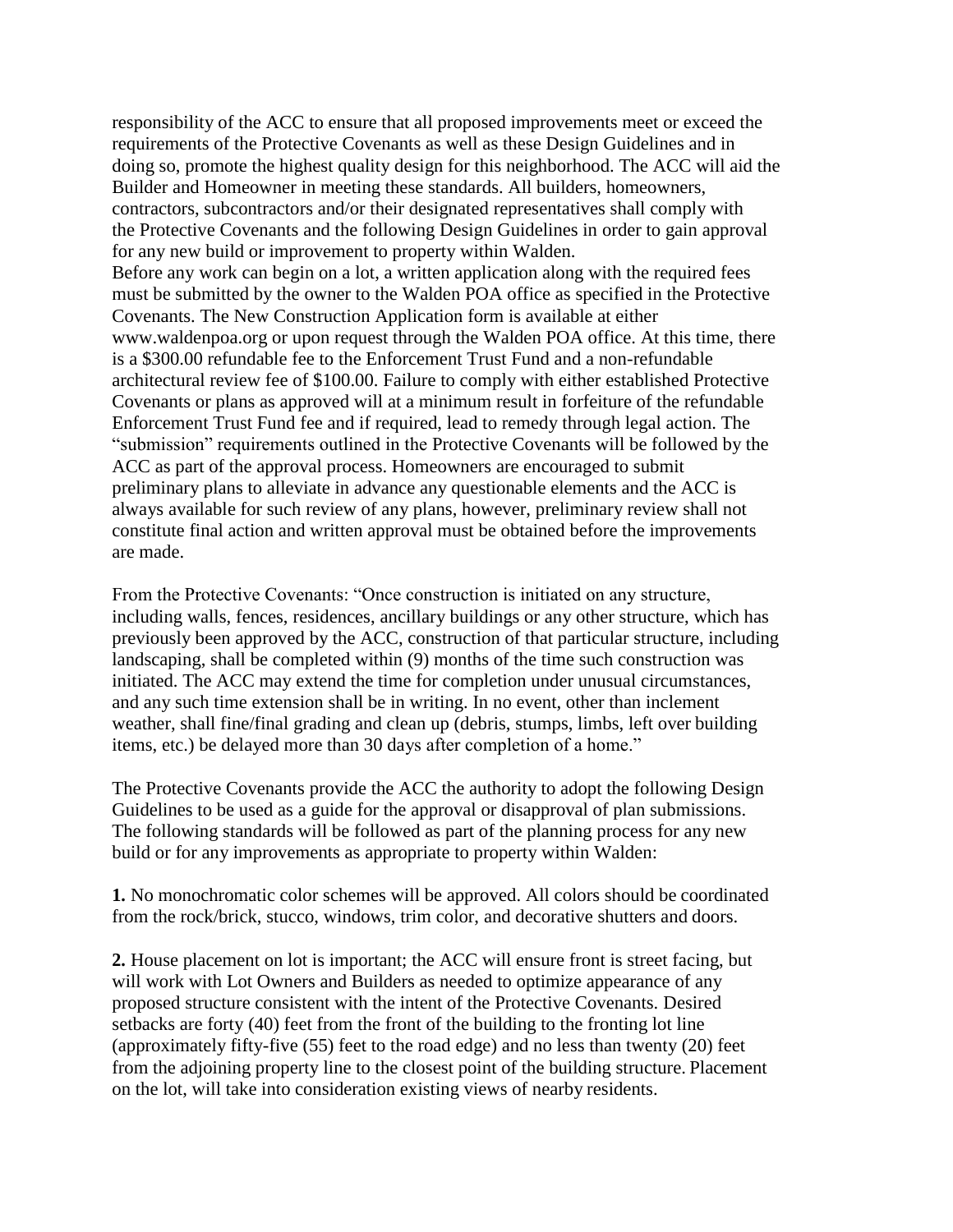**3.** A minimum of one deck is required. No wood decks or wood railings. All decks should be made of composite wood decking material, concrete, or pre-approved specialized high quality wood products (i.e. Brazilian Hardwood) with wrought iron or matching composite wood material railings. All support columns must be of either stucco finish and if visible from a greenbelt area or from a street, also have a rock/brick component. Minimum deck size will be specified as part of the ACC approval process. **a.** Decks must be a natural extension of the home's architecture with at least a portion covered unless inconsistent with the overall design and flow of the house. **b.** Decks and balconies must be integrated into the building through the use of similar materials and detailing to include decorative styling and flow.

**4.** Paved driveways are required. Acceptable materials for driveways are either concrete or asphalt. Concrete driveways are preferred over asphalt driveways based upon the aesthetic value they provide. Adequate access must be allowed for all third car-garages. All lower level garages must have drive access to them. Driveways must be completed within (9) months of the time construction was initiated.

**5.** A walkout basement is a requirement unless lot terrain prohibits. All lower levels will have a patio with a minimum size consistent with the design of the proposed house specified as part of the ACC approval process.

**6.** The minimum dwelling square footage shall not be less than two thousand five hundred (2,500) square feet for a Rancher with a walk out lower level basement or a two-story dwelling with total square footage allocation toward the 2,500-square foot minimum requirement counted as: 100% of ground floor finished space plus credit given for 50% of finished lower level square footage plus credit given for 75% of finished upper level area (for two-story dwellings). Single-level dwellings (no walkout basement or second-story) may have additional size or design requirements imposed by the ACC beyond the minimum 2,500 square feet to ensure they remain consistent with the desired architectural appearance of the neighborhood. No square footage allocation to meet minimum dwelling size standards will be given for unfinished areas.

**7.** All lower levels will have a patio with a minimum size consistent with the design of the proposed house specified as part of the ACC approval process. This applies to any proposed single-level dwellings.

**8.** Street facing portions of homes should incorporate a minimum of 25% of a contrasting wood/rock/brick fascia and/or include a variety of unique/custom design features (arches, gables, stucco pop outs, etc.). Homes visible from common areas (ponds, green belt areas, paths) and/or multiple roadways may have more than one side facing subject to this requirement.

**9.** Homes will be designed with extended soffits consistent with architectural design and the desired appearance of the dwelling.